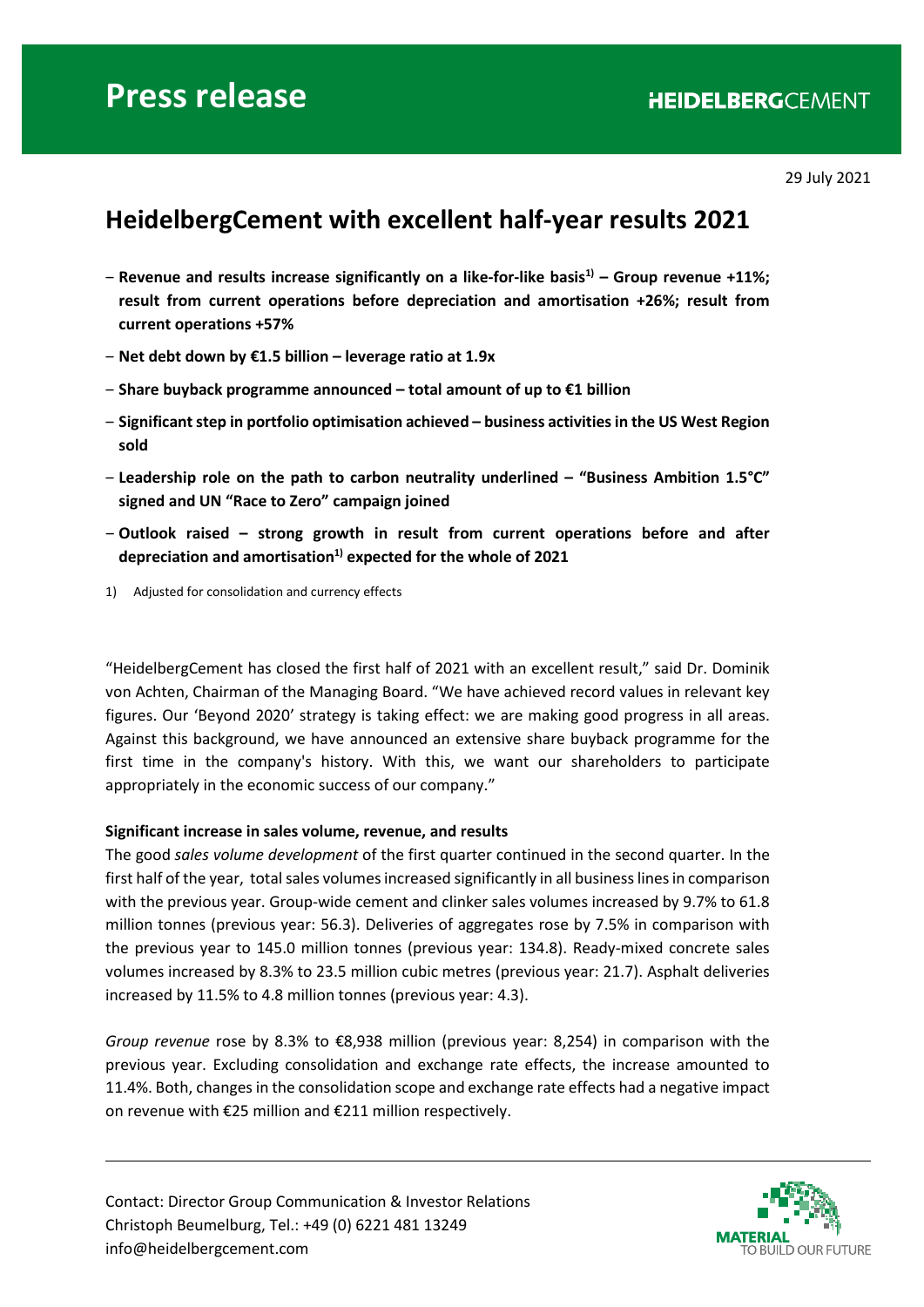*Result from current operations before depreciation and amortisation (RCOBD)* increased by 22.6% to €1,720 million (previous year: 1,404). The rise is essentially due to the good operational development and in particular to the significant growth of sales volumes in all business lines. Excluding consolidation and currency effects, the increase amounted to 26.4%. The RCOBD margin, i.e. the ratio of result from current operations before depreciation and amortisation to revenue, increased by 224 basis points to 19.2% (previous year: 17.0%). *Result from current operations* increased by 52.7% to € 1,084 million (previous year: 710). Excluding consolidation and currency effects, the increase amounted to 57.4%.

The *additional ordinary result* amounted to €148 million (previous year: -3,490). This includes reversals of impairment losses of €131 million in connection with the pending sale of the business activities of the West Region in the USA. The *result for the period* amounts to €825 million (previous year: -3,095). The profit attributable to non-controlling interests increased by €31 million to €70 million (previous year: 39). As a result, the Group share amounts to €755 million (previous year: -3,133). Excluding the additional ordinary result, the Group share rose by 70.6% to €608 million (previous year: 356).

*Earnings per share* – Group share – increased by €19.60 to €3.81 (previous year: -15.79). Excluding the additional ordinary result, earnings per share rose by €1.26 to €3.06 (previous year: 1.80).

### **Net debt decreases by €1.5 billion**

Due to the good operating business, a cash inflow from operating activities from continuing operations of €158 million (previous year: 123) was achieved in the first half of 2021. Free cash flow for the last 12 months increased significantly to around  $\epsilon$ 2.3 billion. Net debt amounted to €7.5 billion (previous year: 9.0) at the end of the first half of 2021.

Dr. Lorenz Näger, Chief Financial Officer of HeidelbergCement, said: "Thanks to the good cash flow development, we were able to significantly reduce net debt by a further  $\epsilon$ 1.5 billion compared with the end of the first half of 2020. At the end of June 2021, the leverage ratio of 1.9x was exactly within our target range of 1.5-2.0x. We expect to reach the lower end of this target corridor at the end of the year."

#### **Share buyback programme announced**

The successful and rapid implementation of the "Beyond 2020" strategy gives HeidelbergCement the scope to break new ground in capital allocation. The company has decided to launch a share buyback programme with a total amount of up to €1 billion and a term until 30 September 2023. The share buyback programme is in line with the Group's financial policy and should be seen in the context of the successful reduction of net debt and the good business development in the current financial year. The share buyback will be carried out in several tranches. The first tranche

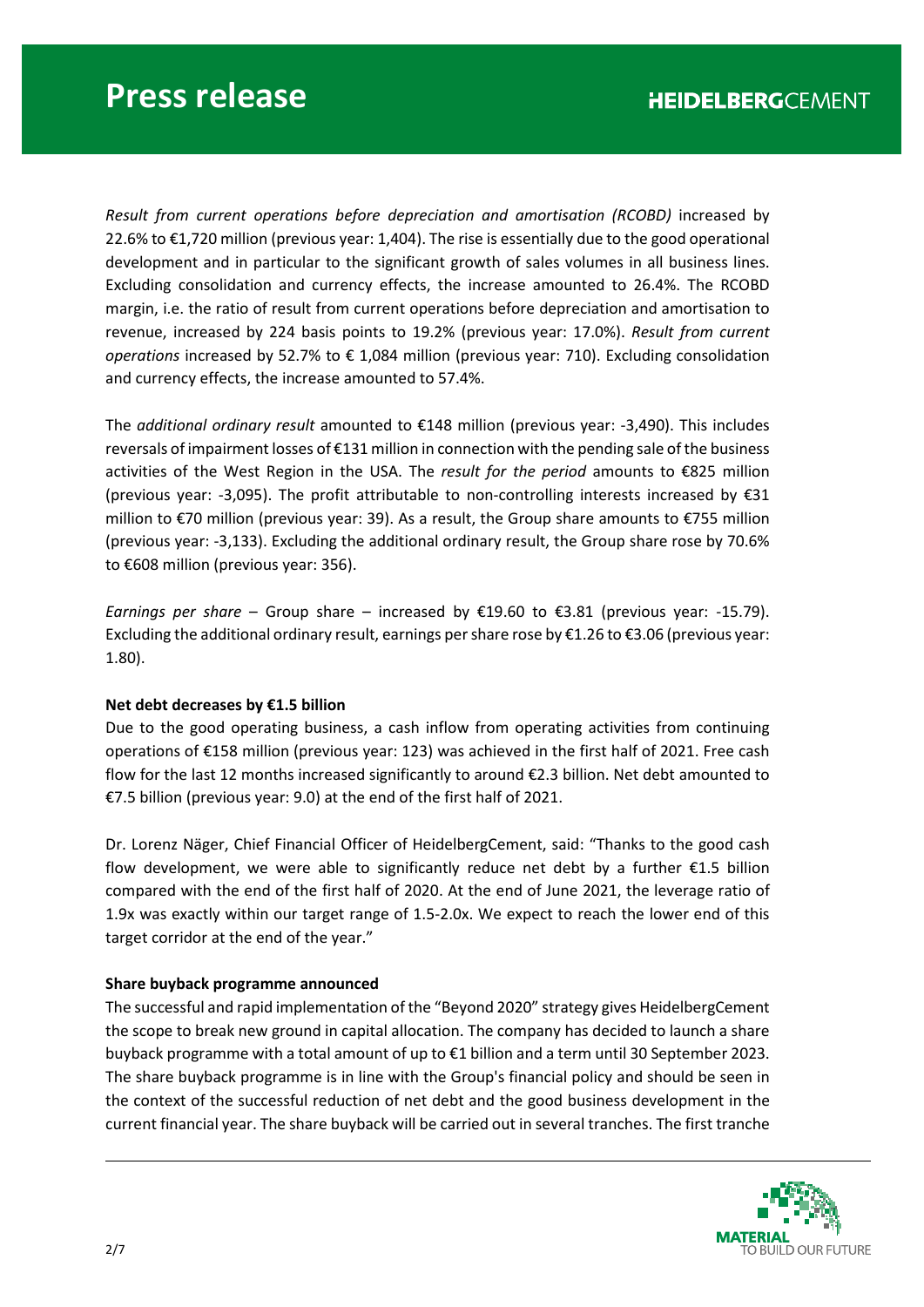in the amount of €300 to €350 million is scheduled to start in August 2021 and is to be completed by January 2022 at the latest. The repurchased shares will initially be held as treasury shares of the company.

#### **Important step in portfolio optimisation achieved**

In May 2021, HeidelbergCement signed an agreement on the sale of Lehigh Hanson's cement, aggregates, ready-mixed concrete, and asphalt business activities in the US West Region (California, Arizona, Oregon, and Nevada) to the US company Martin Marietta Materials, Inc. The sales price amounts to USD 2.3 billion in cash. Closing of the transaction is expected in the second half of 2021. The aim is to further expand vertical integration in the four key regions of Canada, the Midwest, the Northeast and the South through selected acquisitions and capacity expansion projects.

#### **Leadership role on the path to carbon neutrality underlined**

In July, HeidelbergCement signed the "Business Ambition for 1.5°C Commitment", a global initiative led by SBTi in cooperation with UN Global Compact and the "We Mean Business" coalition, which aims to reduce  $CO<sub>2</sub>$  emissions to net zero by 2050 at the latest. Additionally, the company is joining the global "Race To Zero" campaign, which aims to build positive momentum for the transition to a low-carbon economy ahead of the  $26<sup>th</sup>$  UN Climate Change Conference (COP 26) in November 2021. By joining these initiatives, HeidelbergCement underlines its leadership role in the cement industry on the path to carbon neutrality.

#### **Outlook raised**

In view of the very good operational development in the first six months, HeidelbergCement is raising its outlook for the whole of 2021. The company now expects a strong increase in result from current operations before depreciation and amortisation and result from current operations, excluding exchange rate and consolidation effectsin each case, for the 2021 financial year. HeidelbergCement had previously anticipated a slight increase in these key figures.

Against the background of the expected strong development of results, HeidelbergCement now forecasts a rise in return on invested capital (ROIC) to clearly above 8% for 2021. Previously, the company had assumed an increase of above 8% for 2021.

"The market environment in the construction sector is and remains good," said Dr Dominik von Achten. "We see continued good demand in private residential construction and infrastructure in all regions. At the same time, raw material, energy and transportation costs have increased significantly in recent months. Nevertheless, in the short and medium term we expect the various country-specific economic stimulus programmes to continue to have a positive impact on construction activity and thus on our sales volumes. We are optimistic about the future."

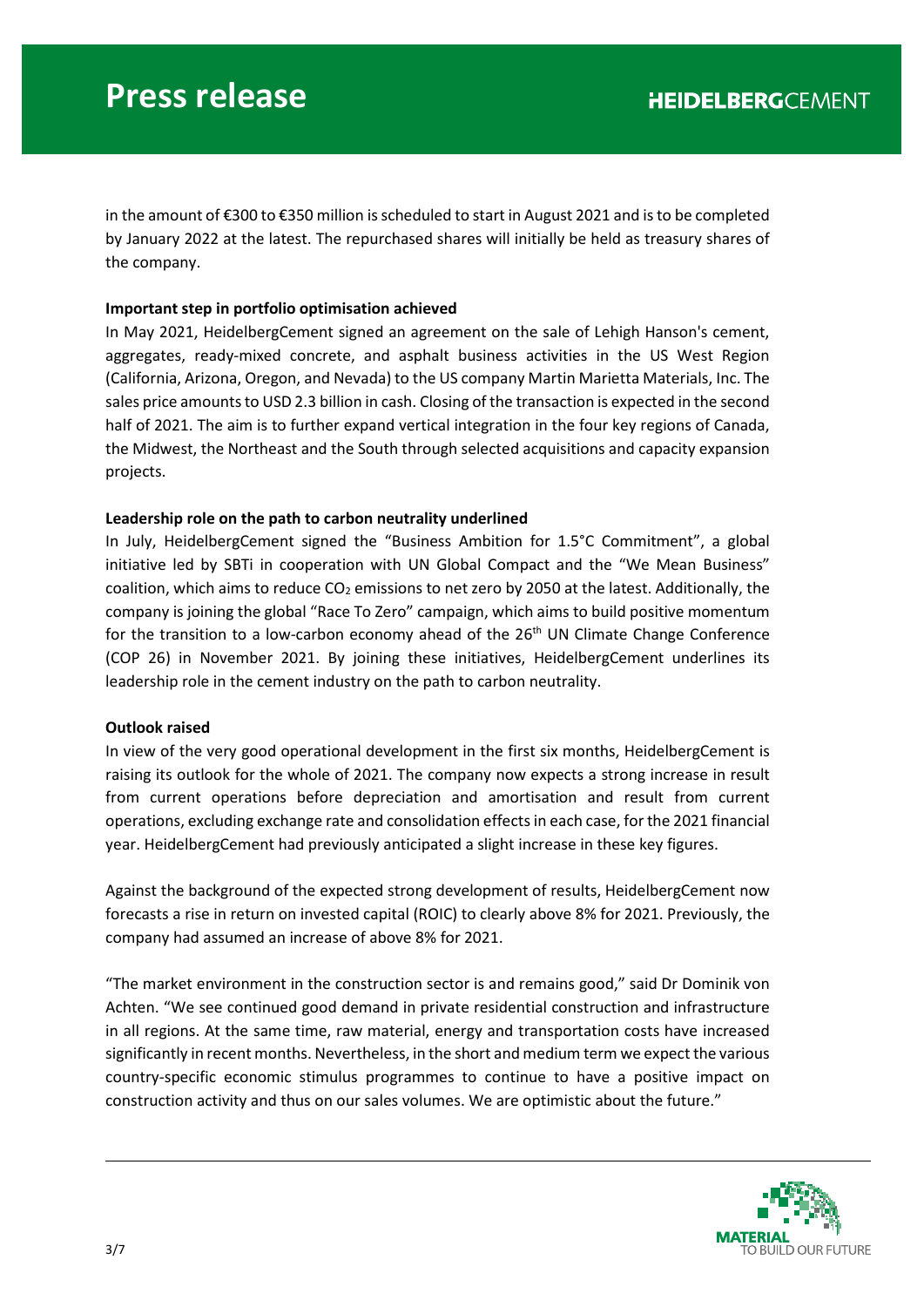### **Group overview**

| <b>HeidelbergCement Group</b>                                                  |          | January-June |          |           | Q2<br>2020<br>Variance<br>2021<br>28.7<br>33.5<br>17%<br>83.7<br>12%<br>74.7<br>11.0<br>12.7<br>15%<br>2.6<br>2.9<br>11%<br>4.324<br>4,980<br>15%<br>18%<br>998<br>1,182<br>23.7%<br>23.1% |       |            |           |
|--------------------------------------------------------------------------------|----------|--------------|----------|-----------|--------------------------------------------------------------------------------------------------------------------------------------------------------------------------------------------|-------|------------|-----------|
|                                                                                |          |              |          | Like-for- |                                                                                                                                                                                            |       |            | Like-for- |
| $\epsilon$ m                                                                   | 2020     | 2021         | Variance | like $1$  |                                                                                                                                                                                            |       |            | like $1$  |
| <b>Sales volumes</b>                                                           |          |              |          |           |                                                                                                                                                                                            |       |            |           |
| Cement (Mt)                                                                    | 56.3     | 61.8         | 10%      | 10%       |                                                                                                                                                                                            |       |            | 17%       |
| Aggregates (Mt)                                                                | 134.8    | 145.0        | 8%       | 8%        |                                                                                                                                                                                            |       |            | 12%       |
| Ready-mixed concrete (Mm3)                                                     | 21.7     | 23.5         | 8%       | 9%        |                                                                                                                                                                                            |       |            | 15%       |
| Asphalt (Mt)                                                                   | 4.3      | 4.8          | 11%      | 11%       |                                                                                                                                                                                            |       |            | 11%       |
| Income statement                                                               |          |              |          |           |                                                                                                                                                                                            |       |            |           |
| Revenue                                                                        | 8,254    | 8,938        | 8%       | 11%       |                                                                                                                                                                                            |       |            | 18%       |
| Result from current operations before<br>depreciation and amortisation (RCOBD) | 1,404    | 1,720        | 23%      | 26%       |                                                                                                                                                                                            |       |            | 22%       |
| in % of revenue                                                                | 17.0%    | 19.2%        |          |           |                                                                                                                                                                                            |       |            |           |
| Result from current operations (RCO)                                           | 710      | 1,084        | 53%      | 57%       | 651                                                                                                                                                                                        | 862   | 32%        | 36%       |
| in % of revenue                                                                | 8.6%     | 12.1%        |          |           | 15.1%                                                                                                                                                                                      | 17.3% |            |           |
| Profit/loss for the period                                                     | $-3,095$ | 825          | N/A      |           | $-3,005$                                                                                                                                                                                   | 660   | N/A        |           |
| Group share of profit/loss                                                     | $-3,133$ | 755          | N/A      |           | $-3,028$                                                                                                                                                                                   | 623   | <b>N/A</b> |           |
| Adjusted Group share of profit <sup>2)</sup>                                   | 356      | 608          | 71%      |           | 427                                                                                                                                                                                        | 474   | 11%        |           |
| Earnings per share <sup>3)</sup> in $\epsilon$                                 | $-15.79$ | 3.81         | 19.60    |           | $-15.26$                                                                                                                                                                                   | 3.14  | 18.40      |           |
| Adjusted earnings per share <sup>3)</sup> in $\in$                             | 1.80     | 3.06         | 1.26     |           | 2.15                                                                                                                                                                                       | 2.39  | 0.24       |           |
| Statement of cash flows and balance<br>sheet                                   |          |              |          |           |                                                                                                                                                                                            |       |            |           |
| Cash flow from operating activities                                            | 113      | 146          | 34       |           |                                                                                                                                                                                            |       |            |           |
| Cash flow from investing activities                                            | $-408$   | $-248$       | 159      |           |                                                                                                                                                                                            |       |            |           |
| Net debt                                                                       | 8,994    | 7,454        | $-1,540$ |           |                                                                                                                                                                                            |       |            |           |

1) Adjusted for consolidation and currency effects<br>
2) Adjusted for the additional ordinary result<br>
3) Attributable to the shareholders of HeidelbergC

Gearing 61.4% **48.5%**

2) Adjusted for the additional ordinary result

3) Attributable to the shareholders of HeidelbergCement AG

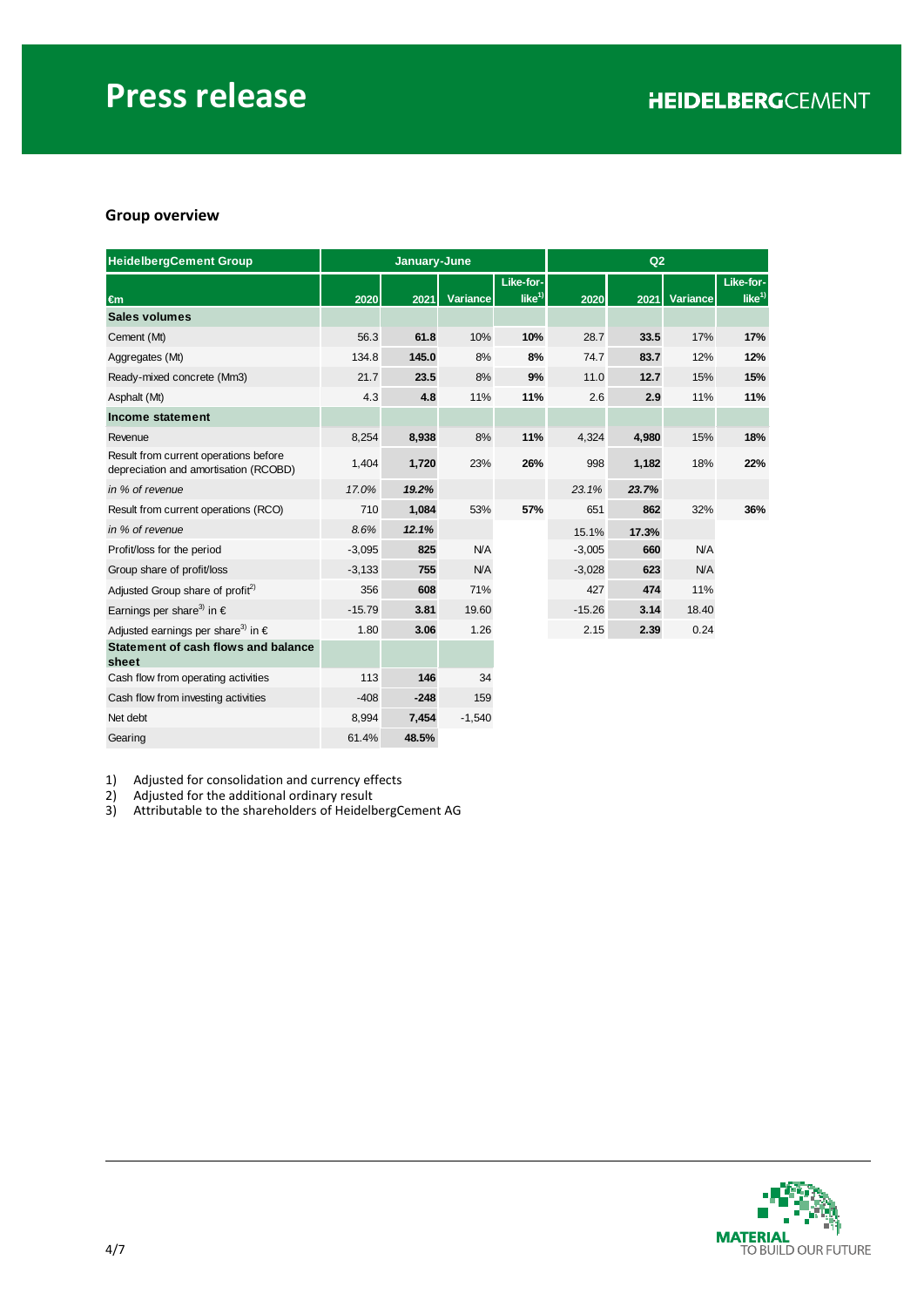### **Development in the Group areas**

| <b>North America</b>                                                           |       | January-June |          |                       | Q2    |       |                 |                       |
|--------------------------------------------------------------------------------|-------|--------------|----------|-----------------------|-------|-------|-----------------|-----------------------|
| $\epsilon$ m                                                                   | 2020  | 2021         | Variance | Like-for-<br>like $1$ | 2020  | 2021  | <b>Variance</b> | Like-for-<br>like $1$ |
| Sales volumes                                                                  |       |              |          |                       |       |       |                 |                       |
| Cement (Mt)                                                                    | 7.1   | 7.6          | 6%       | 6%                    | 3.8   | 4.5   | 17%             | 17%                   |
| Aggregates (Mt)                                                                | 56.2  | 58.3         | 4%       | 4%                    | 33.7  | 35.2  | 4%              | 4%                    |
| Ready-mixed concrete (Mm3)                                                     | 3.6   | 3.8          | 5%       | 5%                    | 2.0   | 2.1   | 7%              | 7%                    |
| Asphalt (Mt)                                                                   | 1.8   | 2.0          | 9%       | 9%                    | 1.4   | 1.4   | 6%              | 6%                    |
| Income statement                                                               |       |              |          |                       |       |       |                 |                       |
| Revenue                                                                        | 2,136 | 2,118        | $-1%$    | 7%                    | 1,216 | 1,269 | 4%              | 12%                   |
| Result from current operations before<br>depreciation and amortisation (RCOBD) | 340   | 414          | 22%      | 32%                   | 288   | 335   | 16%             | 25%                   |
| in % of revenue                                                                | 15.9% | 19.6%        |          |                       | 23.7% | 26.4% |                 |                       |
| Result from current operations (RCO)                                           | 146   | 247          | 69%      | 83%                   | 191   | 251   | 32%             | 42%                   |
| in % of revenue                                                                | 6.9%  | 11.7%        |          |                       | 15.7% | 19.7% |                 |                       |

1) Adjusted for consolidation and currency effects

| <b>Western and Southern Europe</b>                                             |       | January-June |          |                                | Q2    |       |          |                           |
|--------------------------------------------------------------------------------|-------|--------------|----------|--------------------------------|-------|-------|----------|---------------------------|
| $\epsilon$ m                                                                   | 2020  | 2021         | Variance | Like-for-<br>like <sup>1</sup> | 2020  | 2021  | Variance | Like-for-<br>like $^{1)}$ |
| Sales volumes                                                                  |       |              |          |                                |       |       |          |                           |
| Cement (Mt)                                                                    | 12.9  | 15.3         | 19%      | 19%                            | 6.7   | 8.5   | 26%      | 26%                       |
| Aggregates (Mt)                                                                | 36.6  | 43.4         | 19%      | 19%                            | 18.4  | 23.5  | 28%      | 28%                       |
| Ready-mixed concrete (Mm3)                                                     | 7.9   | 9.2          | 16%      | 16%                            | 4.1   | 5.0   | 21%      | 21%                       |
| Asphalt (Mt)                                                                   | 1.5   | 1.8          | 25%      | 25%                            | 0.7   | 0.9   | 34%      | 34%                       |
| Income statement                                                               |       |              |          |                                |       |       |          |                           |
| Revenue                                                                        | 2,287 | 2,767        | 21%      | 21%                            | 1,182 | 1,531 | 30%      | 29%                       |
| Result from current operations before<br>depreciation and amortisation (RCOBD) | 306   | 431          | 41%      | 42%                            | 244   | 310   | 27%      | 27%                       |
| in % of revenue                                                                | 13.4% | 15.6%        |          |                                | 20.6% | 20.3% |          |                           |
| Result from current operations (RCO)                                           | 103   | 241          | 133%     | 133%                           | 143   | 214   | 50%      | 50%                       |
| in % of revenue                                                                | 4.5%  | 8.7%         |          |                                | 12.1% | 14.0% |          |                           |

1) Adjusted for consolidation and currency effects

| Northern & Eastern Europe-Central Asia                                         |       | January-June |          |                                |       |       |          |                       |
|--------------------------------------------------------------------------------|-------|--------------|----------|--------------------------------|-------|-------|----------|-----------------------|
| $\epsilon$ m                                                                   | 2020  | 2021         | Variance | Like-for-<br>like <sup>1</sup> | 2020  | 2021  | Variance | Like-for-<br>like $1$ |
| Sales volumes                                                                  |       |              |          |                                |       |       |          |                       |
| Cement (Mt)                                                                    | 10.9  | 11.6         | 6%       | 6%                             | 6.3   | 7.2   | 13%      | 13%                   |
| Aggregates (Mt)                                                                | 21.9  | 22.3         | 2%       | 2%                             | 12.9  | 14.3  | 11%      | 11%                   |
| Ready-mixed concrete (Mm3)                                                     | 2.8   | 2.9          | 3%       | 3%                             | 1.6   | 1.8   | 14%      | 14%                   |
| Asphalt (Mt)                                                                   |       |              |          |                                |       |       |          |                       |
| Income statement                                                               |       |              |          |                                |       |       |          |                       |
| Revenue                                                                        | 1,349 | 1,438        | 7%       | 7%                             | 765   | 867   | 13%      | 12%                   |
| Result from current operations before<br>depreciation and amortisation (RCOBD) | 294   | 322          | 9%       | 11%                            | 231   | 254   | 10%      | 11%                   |
| in % of revenue                                                                | 21.8% | 22.4%        |          |                                | 30.2% | 29.3% |          |                       |
| Result from current operations (RCO)                                           | 197   | 228          | 15%      | 17%                            | 183   | 207   | 13%      | 15%                   |
| in % of revenue                                                                | 14.6% | 15.8%        |          |                                | 23.9% | 23.9% |          |                       |

1) Adjusted for consolidation and currency effects

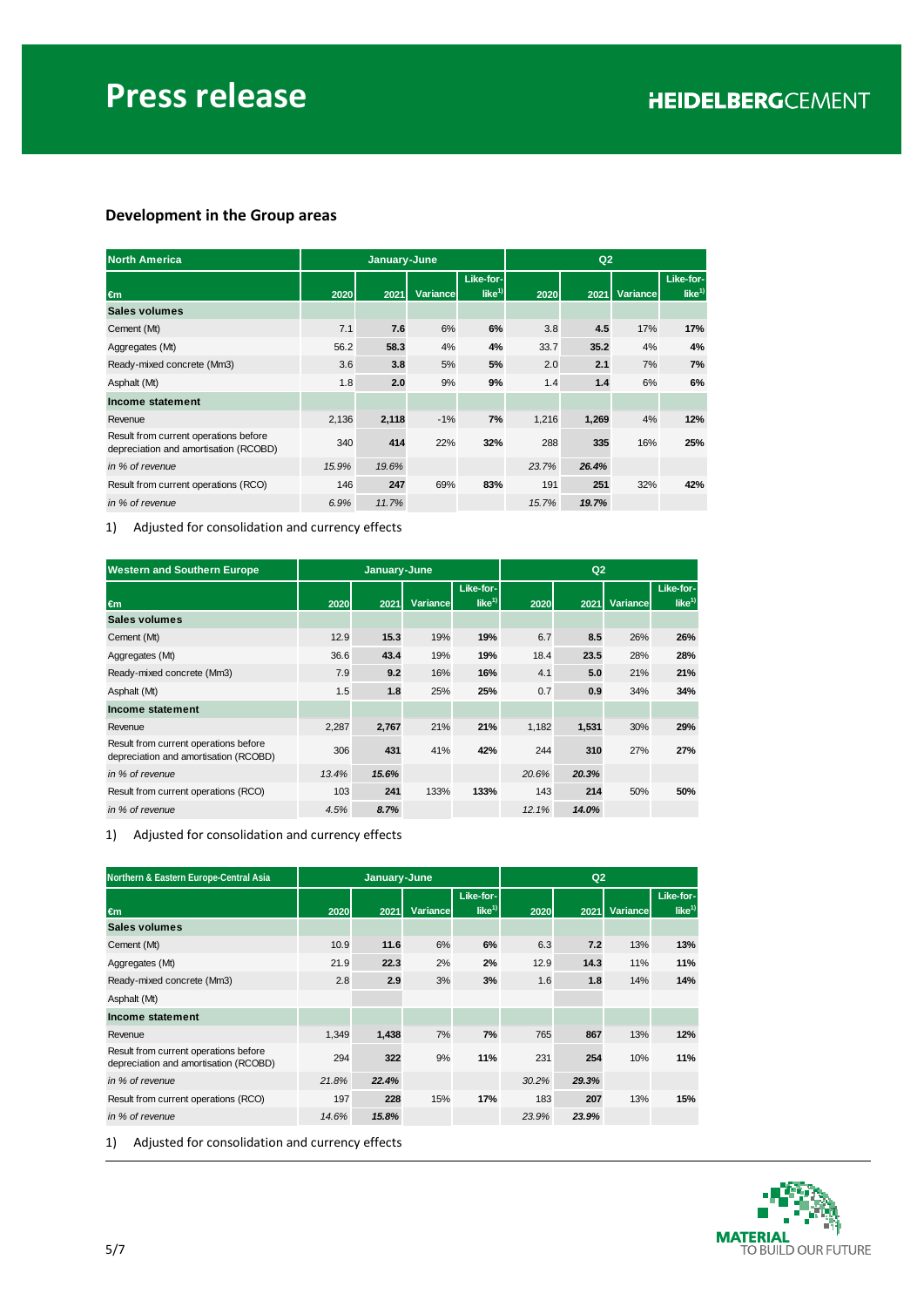| Asia-Pacific                                                                   |       | January-June |          |                           | Q2    |       |          |                                |
|--------------------------------------------------------------------------------|-------|--------------|----------|---------------------------|-------|-------|----------|--------------------------------|
| $\epsilon$ m                                                                   | 2020  | 2021         | Variance | Like-for-<br>like $^{1)}$ | 2020  | 2021  | Variance | Like-for-<br>like <sup>1</sup> |
| Sales volumes                                                                  |       |              |          |                           |       |       |          |                                |
| Cement (Mt)                                                                    | 15.0  | 16.8         | 12%      | 12%                       | 6.7   | 8.0   | 21%      | 21%                            |
| Aggregates (Mt)                                                                | 16.5  | 17.2         | 4%       | 4%                        | 8.2   | 8.8   | 6%       | 6%                             |
| Ready-mixed concrete (Mm3)                                                     | 4.9   | 5.1          | 4%       | 4%                        | 2.4   | 2.6   | 11%      | 11%                            |
| Asphalt (Mt)                                                                   | 0.9   | 0.9          | 7%       | 7%                        | 0.4   | 0.4   | $-1%$    | $-1%$                          |
| Income statement                                                               |       |              |          |                           |       |       |          |                                |
| Revenue                                                                        | 1,403 | 1,520        | 8%       | 9%                        | 667   | 754   | 13%      | 13%                            |
| Result from current operations before<br>depreciation and amortisation (RCOBD) | 280   | 319          | 14%      | 15%                       | 149   | 161   | 8%       | 8%                             |
| in % of revenue                                                                | 19.9% | 21.0%        |          |                           | 22.3% | 21.4% |          |                                |
| Result from current operations (RCO)                                           | 150   | 201          | 34%      | 35%                       | 85    | 103   | 21%      | 20%                            |
| in % of revenue                                                                | 10.7% | 13.2%        |          |                           | 12.7% | 13.6% |          |                                |

1) Adjusted for consolidation and currency effects

| Africa-Eastern Mediterranean Basin                                             |       | January-June |          |           | Q2    |       |          |           |
|--------------------------------------------------------------------------------|-------|--------------|----------|-----------|-------|-------|----------|-----------|
|                                                                                |       |              |          | Like-for- |       |       |          | Like-for- |
| $\epsilon$ m                                                                   | 2020  | 2021         | Variance | like $1$  | 2020  | 2021  | Variance | like $1$  |
| Sales volumes                                                                  |       |              |          |           |       |       |          |           |
| Cement (Mt)                                                                    | 10.1  | 10.4         | 3%       | 3%        | 5.0   | 5.2   | 5%       | 5%        |
| Aggregates (Mt)                                                                | 3.5   | 3.7          | 5%       | 5%        | 1.4   | 1.9   | 37%      | 37%       |
| Ready-mixed concrete (Mm3)                                                     | 2.3   | 2.5          | 10%      | 10%       | 1.0   | 1.2   | 21%      | 21%       |
| Asphalt (Mt)                                                                   | 0.2   | 0.1          | $-39%$   | $-39%$    | 0.1   | 0.1   | $-18%$   | $-18%$    |
| Income statement                                                               |       |              |          |           |       |       |          |           |
| Revenue                                                                        | 853   | 904          | 6%       | 12%       | 410   | 460   | 12%      | 17%       |
| Result from current operations before<br>depreciation and amortisation (RCOBD) | 192   | 243          | 27%      | 33%       | 96    | 128   | 33%      | 40%       |
| in % of revenue                                                                | 22.5% | 26.9%        |          |           | 23.5% | 27.9% |          |           |
| Result from current operations (RCO)                                           | 137   | 191          | 39%      | 46%       | 69    | 102   | 48%      | 57%       |
| in % of revenue                                                                | 16.1% | 21.1%        |          |           | 17.5% | 22.2% |          |           |

1) Adjusted for consolidation and currency effects

| <b>Group Services</b>                                                          |      | January-June |          |                           |      | Q <sub>2</sub> |          |                                |
|--------------------------------------------------------------------------------|------|--------------|----------|---------------------------|------|----------------|----------|--------------------------------|
| $\epsilon$ m                                                                   | 2020 | 2021         | Variance | Like-for-<br>like $^{1)}$ | 2020 | 2021           | Variance | Like-for-<br>like <sup>1</sup> |
| Income statement                                                               |      |              |          |                           |      |                |          |                                |
| Revenue                                                                        | 499  | 623          | 25%      | 29%                       | 201  | 360            | 79%      | 82%                            |
| Result from current operations before<br>depreciation and amortisation (RCOBD) | 10   | 13           | 38%      | 50%                       | 4    |                | 74%      | 70%                            |
| in % of revenue                                                                | 1.9% | 2.1%         |          |                           | 2.1% | 2.0%           |          |                                |
| Result from current operations (RCO)                                           | 7    | 13           | 75%      | 66%                       | 2    |                | 220%     | 129%                           |
| in % of revenue                                                                | 1.5% | 2.1%         |          |                           | 1.1% | 2.0%           |          |                                |

1) Adjusted for consolidation and currency effects